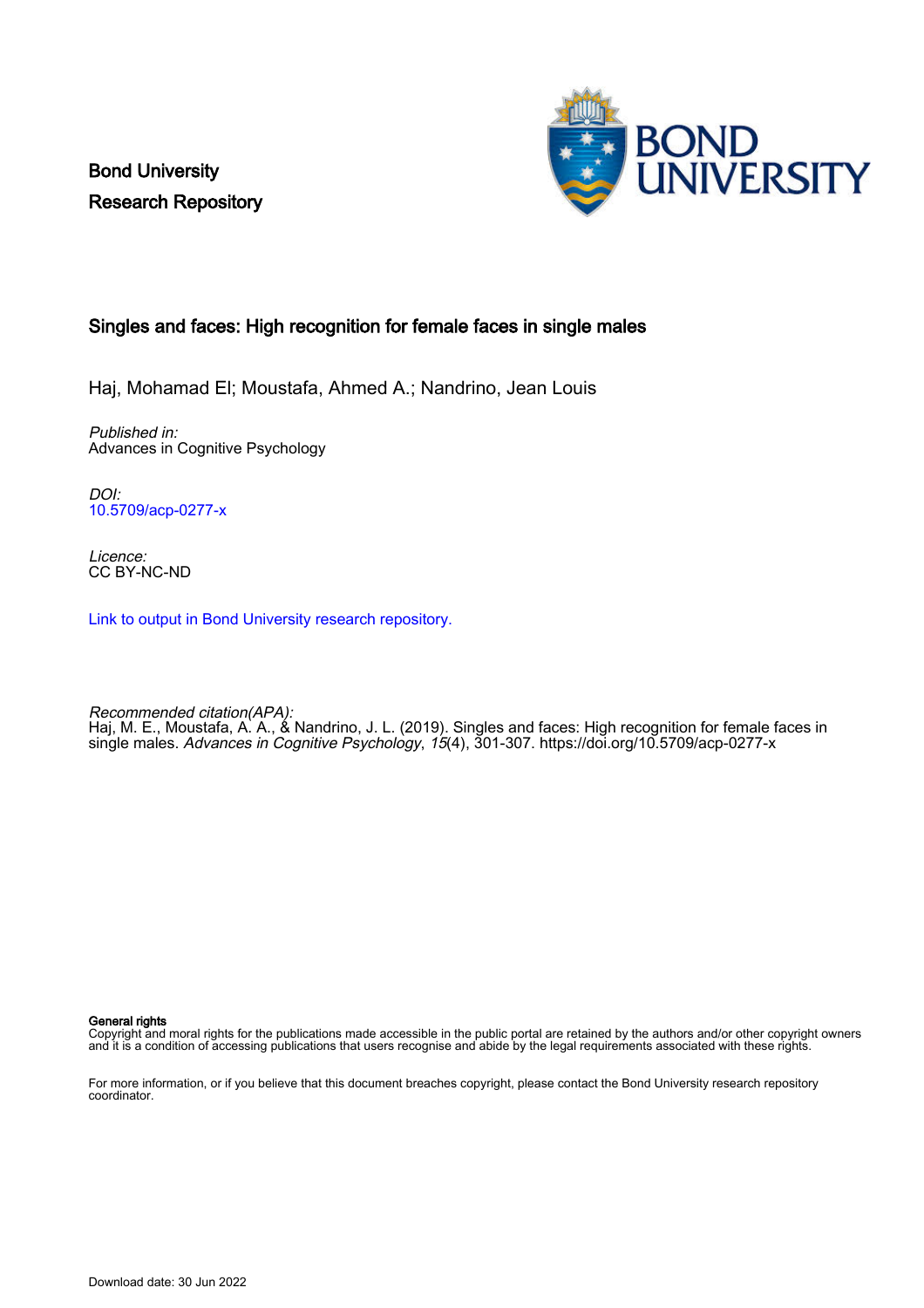# Singles and Faces: High Recognition for Female Faces in Single Males

#### Mohamad El Haj<sup>1,2,3</sup>, Ahmed A. Moustafa<sup>4</sup>, and Jean-Louis Nandrino<sup>5</sup>

<sup>1</sup> Nantes Université, Univ Angers, Laboratoire de Psychologie des Pays de la Loire (LPPL - EA 4638), F-44000 Nantes, France

2 Unité de Gériatrie, Centre Hospitalier de Tourcoing, Tourcoing, France

3 Institut Universitaire de France, Paris, France

4 School of Social Sciences and Psychology & Marcs Institute for Brain and Behaviour, Western Sydney University, Sydney, Australia 5 Univ. Lille, CNRS, CHU Lille, UMR 9193 - SCALab - Sciences Cognitives et Sciences Affectives, F-59000 Lille, France

## **ABSTRACT**

A substantial body of research has assessed the effect of gender on face recognition; however, little is known about the effect of relationship status on face recognition. In this study, we assessed for the first time how relationship status impacts face recognition by asking 62 male and female participants to decide whether they had previously encountered faces of males and females. Participants were also asked to fill a socio-demographic variables questionnaire which included, among other information, question about their relationship status (i.e., single vs. in a relationship). A significant effect of relationship status on face recognition was observed only in males; namely, single males demonstrated higher face recognition than males in relationships, whereas similar face recognition was observed in single and in-relationship females. More specifically, single males demonstrated higher recognition for female than for male faces, whereas no differences were observed in single females, males in relationships, or in females in relationship. Single males seem to be motivated by mating opportunity and, thus, unlike single females or males and females in relationships, devote high attentional resources to processing faces of the opposite gender.

#### **KEYWORDS**

face recognition gender differences evolutionary theory relationship status

## **INTRODUCTION**

Face processing is a crucial social cognitive ability. Unsurprisingly, substantial literature has been devoted to this topic. Like many other cognitive abilities, face processing has been found to be influenced by gender, as reported in a numerous studies ([Caplan, Crawford,](#page-5-0) [Hyde, & Richardson, 1997;](#page-5-0) [Halpern, 2000](#page-6-0); [Kimura, 1999](#page-6-1); [Sommer,](#page-7-0) [Hildebrandt, Kunina-Habenicht, Schacht, & Wilhelm, 2013](#page-7-0); [Voyer,](#page-7-1) [Voyer, & Bryden, 1995\)](#page-7-1). There is, for instance, evidence that males are better than females at performing visuo-spatial working memory tasks (for a review, see [Cornoldi & Vecchi, 2004\)](#page-5-1). In contrast, studies suggest that females are better than males at performing a variety of verbal episodic memory tasks (for a review, see [Ullman, Miranda,](#page-7-2) [& Travers, 2008\)](#page-7-2). The superiority of females in verbal processing has

been also observed for autobiographical memory, that is, memory for personal experiences [\(Conway, 2005](#page-5-2); [Rubin, Schrauf, & Greenberg,](#page-7-3) [2003](#page-7-3)). For instance, studies have reported that females often describe autobiographical events with more details ([Grysman, 2017;](#page-6-2) [Nahari &](#page-7-4) [Pazuelo, 2015](#page-7-4)) including basic factual details ([Grysman, Merrill, &](#page-6-3) [Fivush, 2016\)](#page-6-3).

Interestingly, some studies suggest that females outperform males in tasks involving face recognition, independent of face age and ethnicity [\(Herlitz & Lovén, 2013;](#page-6-4) [Herlitz, Reuterskiold, Loven, Thilers, &](#page-6-5)

Corresponding author: Mohamad El Haj, Faculté de Psychologie, LPPL – Laboratoire de Psychologie des Pays de la Loire, Université de Nantes, Chemin de la Censive du Tertre, BP 81227, 44312 Nantes Cedex 3, France. E-mail: mohamad.elhaj@univ-nantes.fr

This is an open access article under the CC BY-NC-ND license (http://creativecommons.org/licenses/by-nc-nd/4.0/).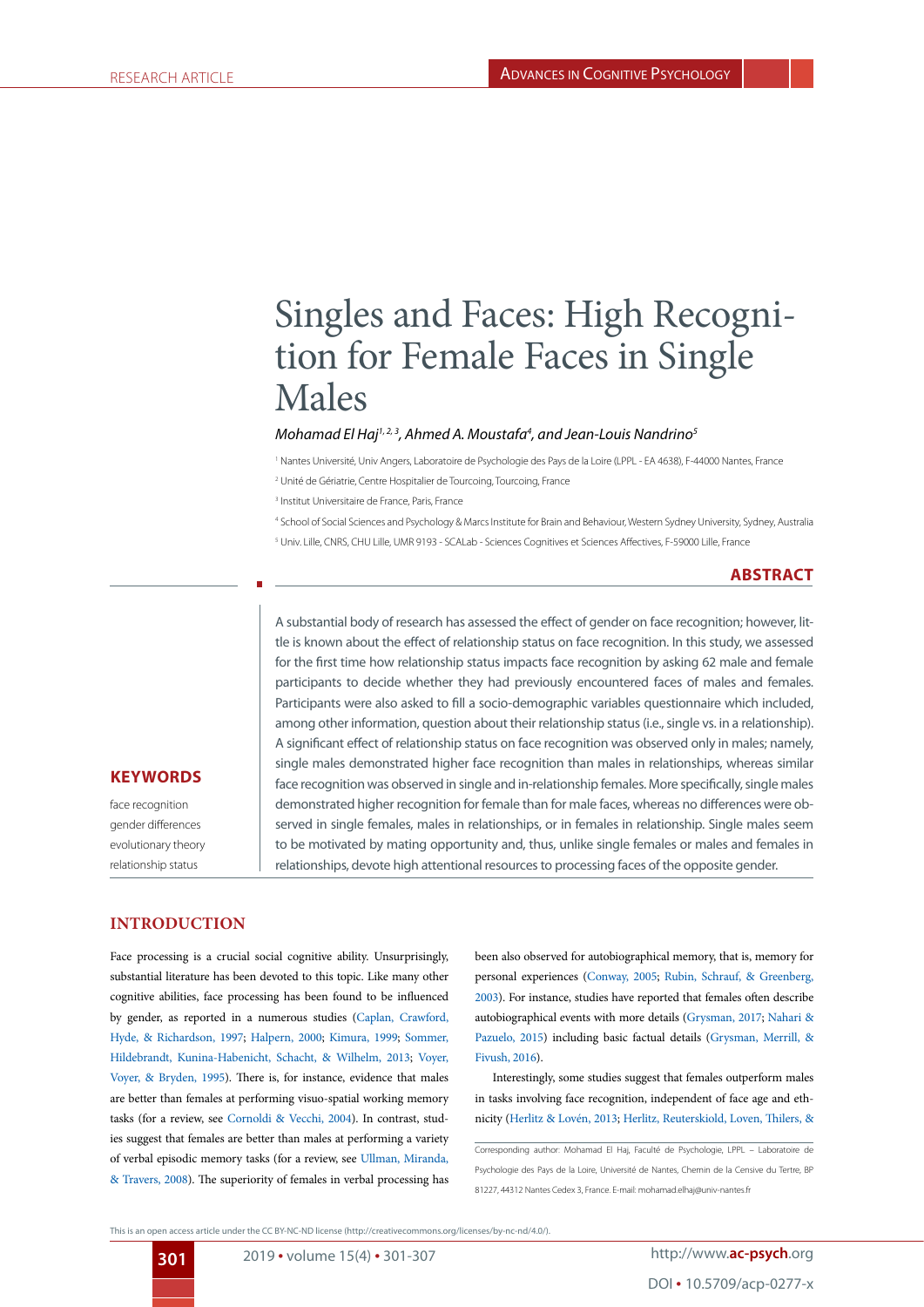[Rehnman, 2013](#page-6-5); [McBain, Norton, & Chen, 2009;](#page-7-5) [Rehnman & Herlitz,](#page-7-6) [2006,](#page-7-6) [2007](#page-7-7)). The advantage of females in face recognition can be attributed to better perception of emotional expressions. Females are better at recognizing and interpreting emotional facial expressions, a difference already apparent in infancy ([McClure, 2000\)](#page-7-8). There is also evidence that, on an attentional level, females process faces faster and more efficiently than males ([Bowles et al., 2009;](#page-5-3) [Godard & Fiori, 2010](#page-6-6), [2012;](#page-6-7) [Megreya, Bindemann, & Havard, 2011;](#page-7-9) [Sommer et al., 2013\)](#page-7-0). In a similar vein, infant girls spend more time looking at faces than boys do [\(Connellan, Baron-Cohen, Wheelwright, Batki, & Ahluwalia,](#page-5-4) [2000\)](#page-5-4). The advantage of females in face processing can be significantly observed specifically for female faces: Research suggests that females perform at a higher level for female faces than for male faces ([Cross,](#page-5-5) [Cross, & Daly, 1971;](#page-5-5) [Lewin & Herlitz, 2002;](#page-6-8) [Wright & Sladden, 2003\)](#page-7-10). The advantage of females in face processing in general can also be attributed to a general greater interest and knowledge of social aspects of the world [\(Kaplan, 1978](#page-6-9); [Rehnman & Herlitz, 2007](#page-7-7)). Finally, the advantage females have in processing of female faces perhaps reflects the fact that that females' social interest is specifically directed towards other females [\(Loven, Herlitz, & Rehnman, 2011\)](#page-6-10).

Besides gender differences, face recognition may be impacted by relationship status (i.e., single vs. in a relationship). Single individuals may be more motivated by mating interest, and consequently, be more oriented toward the opposite gender than individuals in relationships. Accordingly, single individuals may be specifically interested in processing and retaining physical attributes (e.g., faces) related to the opposite gender. This proposal is in agreement with the derogation effect, that is, the observation that single individuals tend to rate the attractiveness of opposite-gender individuals as higher than individuals in relationships [\(Karremans, Dotsch, & Corneille, 2011](#page-6-11); [Lydon,](#page-6-12) [Meana, Sepinwall, Richards, & Mayman, 1999;](#page-6-12) [Ritter, Karremans, &](#page-7-11) [van Schie, 2010](#page-7-11); [Simpson, Gangestad, & Lerma, 1990\)](#page-7-12). Support for the effect of relationship status on face processing can also be found in studies demonstrating that single individuals pay more attention to opposite-gender individuals than do individuals in relationships ([Maner, Gailliot, & Miller, 2009](#page-6-13); [Maner, Gailliot, Rouby, & Miller, 2007](#page-6-14); [Maner, Miller, Moss, Leo, & Plant, 2012;](#page-7-13) [Maner, Rouby, & Gonzaga,](#page-7-14) [2008\)](#page-7-14). More specifically, Maner et al. ([2009\)](#page-6-13) found that whereas single participants increased implicit attention to physically attractive opposite gender targets, participants in relationships were inattentive to such stimuli.

The potential effect of relationship status on face processing can be also understood in light of studies on mating motivations. Confer, Perilloux, and Buss [\(2010](#page-5-6)) asked participants to consider dating, in short- or long-term, an opposite gender individual whose face and body were hidden, respectively, by a "face box" and a "body box". Participants were instructed that only one box could be removed to make their mating decision. Results showed that men prioritized facial cues in long-term mating contexts, but shift their priorities toward bodily cues in short-term mating contexts, whereas females prioritized facial cues over bodily cues regardless of the mating context. Similar findings were observed by Lu and Chang ([2012\)](#page-6-15) who found that when

considering short- rather than long-term mating contexts, males' attention was significantly influenced by the waist/hip area rather than the face on photographs of attractive women. In contrast, females did not demonstrate such an influence in response to photographs of attractive men. Lu and Chang [\(2012](#page-6-15)) argue that perceptual attention in males has evolved to selectively process reproductive information about the opposite gender as a function of short- versus long-term mating goals. The effect of the mating context on face recognition was also reported by Wagstaff, Sulikowski, and Burke [\(2015](#page-7-15)), who observed that when prompted for a short- rather than a long-term relationship, male participants showed an increase in their preference for looking at female bodies rather than faces, whereas female participants did not show this difference and generally preferred to look at male faces. Together, research suggests that females' perception of males' faces is not context-dependent, whereas males seem to show a bias toward low processing of females' faces when considering a short-term mating context. Importantly, none of these studies have considered the participants' relationship status.

To summarize, while there is a body of evidence suggesting gender differences in memory for faces, little is known about the effect of relationship status on this type of memory. Our study addressed this issue by assessing face recognition in single versus. in-relationship male and female participants. Regardless of their relationship status, based on literature suggesting female superiority in face recognition ([Herlitz](#page-6-4) [& Lovén, 2013;](#page-6-4) [Herlitz et al., 2013;](#page-6-4) [McBain et al., 2009](#page-7-5); [Rehnman &](#page-7-6) [Herlitz, 2006,](#page-7-6) [2007](#page-7-7)), we expected to find superior face recognition in female participants. We also expected a higher face recognition accuracy for the opposite gender faces in single participants, especially single males, than in participants in relationships.

#### **METHOD**

## **Participants**

Sixty-two native French speaker students at the University of Lille participated in the study (32 females and 30 males,  $M_{\text{gas}} = 23.06$ , *SD* = 4.95). At the beginning of the experiment, participants completed a form about their age, gender, relationship status (i.e., single vs. in a relationship), occupation, and history of psychiatric or neurological disorders. We excluded six participants with psychiatric/neurological disorders from the original sample ( $N = 68$ ). We also excluded participants who performed two *SD*s below the mean score on the episodic memory task by Grober and Buschke [\(1987](#page-6-16)). On this task, participants had to remember 16 words, each describing an item belonging to a different semantic category; after a 20 s distraction phase, they had to recall as many words as they could; the maximum score is 16 points. The mean score of participants was 12.34 (*SD* = 3.13).

#### **Procedures**

Participants were informed in advance that they had to retain faces for a later recognition task (for a similar use of intentional encoding in face recognition, see [Golby, Gabrieli, Chiao, & Eberhardt, 2001](#page-6-17); [Rehnman &](#page-7-7)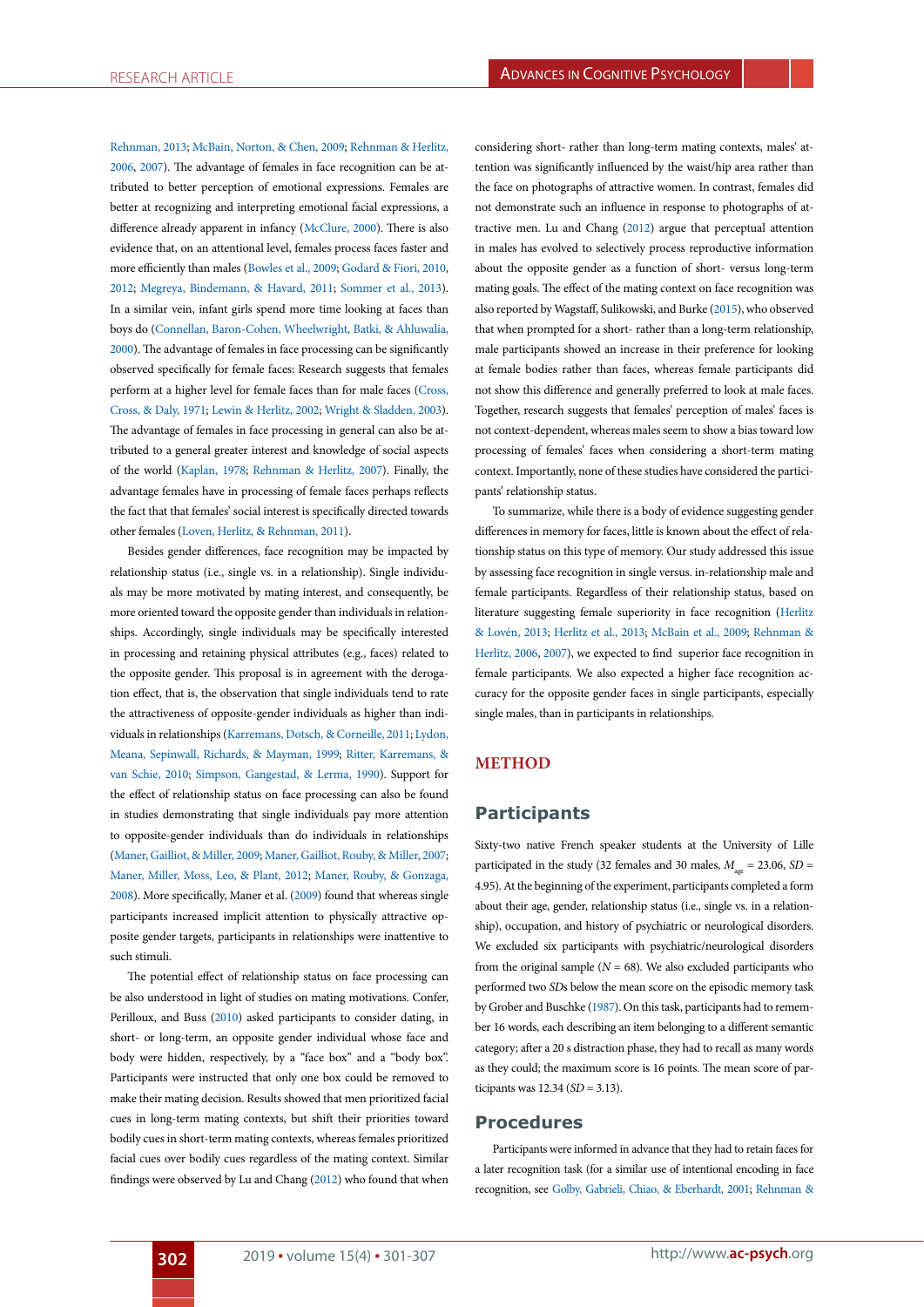#### **TABLE 1.**

Distribution of Participants According to Gender and Relationship Status

|                   | Males |     | <b>Females</b> |
|-------------------|-------|-----|----------------|
| Single            |       | 1 ^ |                |
| In a relationship |       | 20  |                |

[Herlitz, 2007](#page-7-7)). However, in order not to interfere with the relationship status variable, no mention of it was made in the instructions. In line with studies on face recognition ([Rehnman & Herlitz, 2006](#page-7-6)), our task included 48 colored faces, taken from the FACES database [\(Ebner, Riediger, &](#page-6-18) [Lindenberger, 2010\)](#page-6-18), including 24 male and 24 female faces aged from 18 to 25 years old. This age interval was chosen to control for any potential own age bias, that is, the fact that young participants perform worse in recognizing older than young adult faces [\(Rhodes & Anastasi, 2012](#page-7-16)). In the FACES database, faces had similar size, lighting conditions, and orientation. All faces depicted neutral expressions, so as to control for any potential effect of emotion on recognition ([El Haj, Antoine, & Nandrino, 2016;](#page-6-19) [El Haj,](#page-6-20) [Fasotti, & Allain, 2015](#page-6-20); [El Haj, Raffard, Antoine, & Gely-Nargeot, 2015](#page-6-21)).

The task was designed with the Psychopy ([Peirce, 2007\)](#page-7-17) software package. We used a Dell laptop computer with a 15 in. LCD display. The task included an encoding, an interpolated, and a recognition phase. On the encoding phase, each of 24 pictures (12 males + 12 females) was presented for 1 s (interstimulus interval: 1 s). The encoding phase was followed by the interpolated phase (implemented to prevent reliance on immediate memory) in which participants had to read aloud strings of three-digit numbers for one minute. Afterward, participants proceeded to the recognition phase, in which 48 pictures were presented (the previous 24 pictures + 24 distractors). Pictures were randomly presented, with no time constraint. For each picture, participants responded whether it was presented in the previous phase by pressing a green key or whether it was new by pressing a red key. The dependent variable was recognition scores (hits minus false alarms), as recommended for analyzing recognition memory ([Snodgrass](#page-7-18) [& Corwin, 1988](#page-7-18)).

## **RESULTS**

We first compared the number of single participants and participants in relationships in the two gender groups. We then compared recognition scores for female and male faces according to the gender and relationship status of our participants. We also compared episodic memory scores according to the participants' gender and relationship status, so as to control whether any potential gender/relationship status differences would be observed in face recognition only or in episodic memory in general. For all tests, the level of significance was set at  $p \leq .05$ 

## **Similar Distribution of Relationship Status**

The distribution of the participants according to their gender and relationship status is depicted in Table 1. Chi square test showed no significant differences between single participants and participants in relationships in the two gender groups,  $\chi^2(1, N = 62) = .22, p > .10$ .

## **High Recognition for Female Faces in Single Males**

We conducted a repeated-measures analysis of variance (ANOVA) using recognition scores (depicted in Figure 1), the participants' gender (male vs. female) and their relationship status (single vs. in a relationship) as the between-participants factors and the gender of faces (male vs. female) as the repeated-measure factor. Analyses showed a significant effect of participant gender,  $F(1, 58) = 28.92$ ,  $p < .001$ ,  $\eta^2 = .33$ . Female participants showed higher face recognition than male participants, with respective means of .80 ( $SD = .17$ ) and .58 ( $SD = .22$ ). The effect of relationship status was also significant,  $F(1, 58) = 21.42$ ,  $p < .001$ ,  $\eta^2$  = .27. Further, single participants showed higher face recognition than participants in relationships, with respective means of .78 (*SD* = .17) and .59 (*SD* = .23). The interaction between participant gender and their relationship status was significant,  $F(1, 58) = 4.79$ ,  $p < .05$ ,  $\eta^2 = .08$ . Higher face recognition was observed in single males than in males in relationships,  $t(28) = 4.71$ ,  $p < .001$ , with respective means of .72 (SD = .15) and .43 (*SD* = .17). However, no significant differences were observed between single females and females in relationships, *t*(30) = 1.68, *p* > .1. Higher face recognition was also observed in single females than in single males,  $t(23) = 2.17$ ,  $p < .05$ , with respective means of .85 (*SD*) = .15) and .72 (*SD* = .15). Higher face recognition was also observed in females than males in relationships, *t*(35) = 5.76, *p* < .001, with respective means of .75 (*SD* = .16) and .43 (*SD* = .17). The effect of face gender was significant,  $F(1, 58) = 3.92$ ,  $p < .05$ ,  $\eta^2 = .11$ . Higher recognition was observed for female than for male faces, with respective means of .74 (*SD* = .28) and .64 (*SD* = .26); this effect was, however, observed only in female participants,  $t(31) = 2.11$ ,  $p < .05$ , with respective means of .84 (*SD* = .20) and .73 (*SD* = .23). The interaction between relationship status and face gender was significant,  $F(1, 58) = 3.95$ ,  $p < .05$ ,  $\eta^2 = .12$ . Single participants demonstrated higher recognition for female faces than for male faces, *t*(24) = 2.85, *p* < .01, with respective means of .87 (*SD* = .17) and .69 (*SD* = .26), whereas participants in relationships demonstrated similar recognition for both female and male faces,  $t(33) = .65$ ,  $p > .10$ . Finally, the interaction between participant gender, their relationship status, and face gender was significant,  $F(1, 58) = 3.89$ ,  $p < .05$ ,  $\eta^2 = .09$ . Single males demonstrated higher recognition for female than for male faces, *t*(12) = 2.49, *p* < .05, with respective means of .83 (*SD* = .20) and .60 (*SD* = .25). However, similar recognition was observed in single females and in females and males in relationships.

## **Similar Episodic Memory in Single Participants and Participants in Relationships**

Episodic memory scores, as obtained on the task by Grober and Buschke (1987), are depicted in Table 2. We conducted a  $2 \times 2$ (Participant Gender [females, males] × Relationship Status [ single, in a relationship]) ANOVA on these scores. Analyses showed a significant effect of gender,  $F(1, 58) = 4.11$ ,  $p < .05$ ,  $\eta^2 = .07$ , females showed higher episodic memory than males, with respective means of 12.84 (*SD* = 2.83) and 11.33 (*SD* = 3.15). All remaining effects were not statistically significant.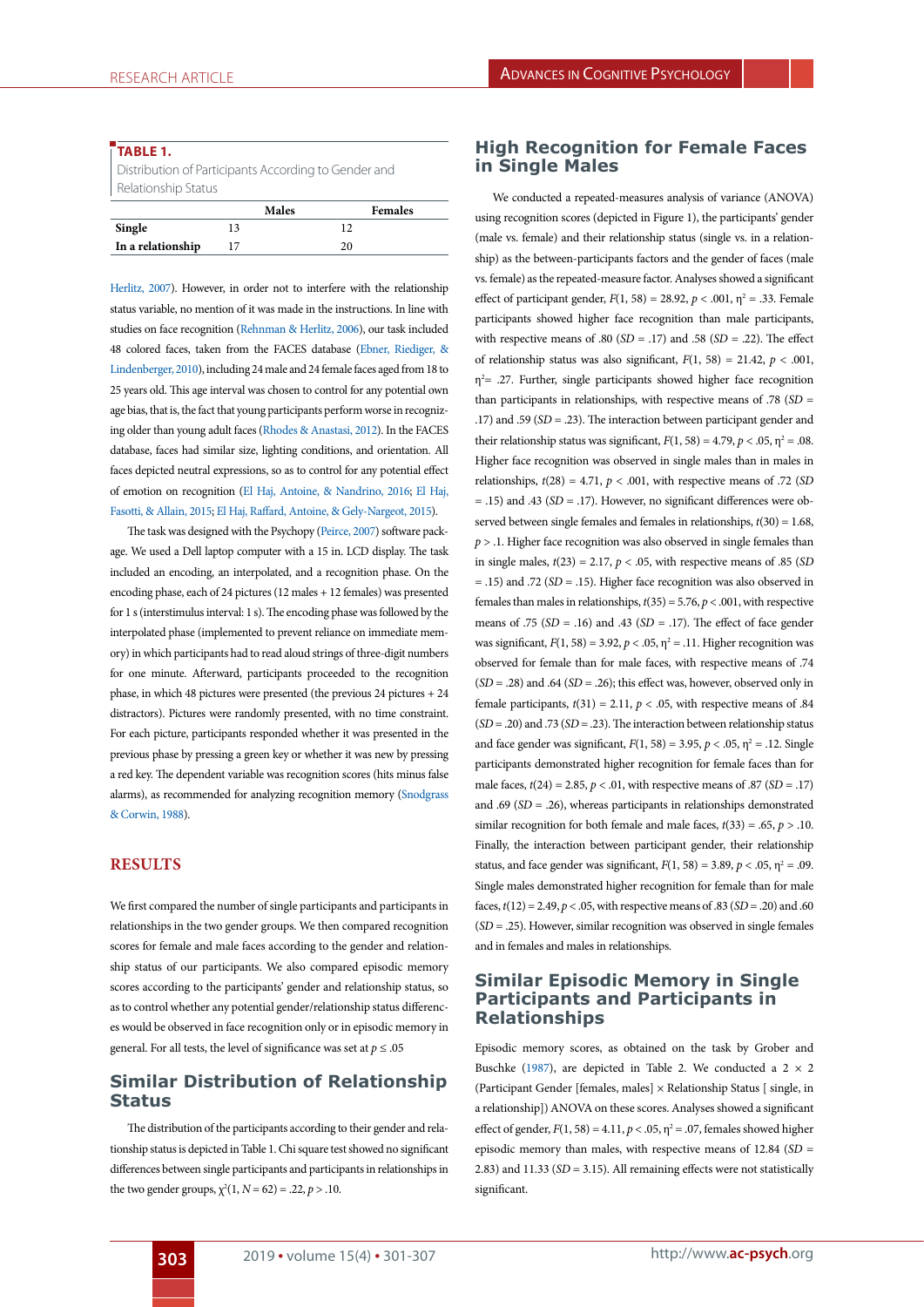

Recognition of female and male faces according to the participants' gender and rela-

tionship status. Error bars represent intervals of 95 % within-subjects confidence.

#### **DISCUSSION**

This study investigated the effect of gender and relationship status on face recognition. Our analyses showed higher face recognition in female than in male participants, regardless of their relationship status. A significant effect of relationship status on face recognition was observed only in males; specifically, single males demonstrated a higher face recognition than males in relationships, whereas similar face recognition was observed in single females and females in relationships. More specifically, single males demonstrated higher recognition for female than for male faces, whereas no differences were observed in single females and both females and males in relationships. In addition, higher episodic memory was observed in female than in male participants, whereas no significant effect of relationship status was observed on episodic memory. Together, relative to males in relationships, single males demonstrated higher face recognition, especially for female faces, but similar episodic memory, whereas females demonstrated similar face recognition and episodic memory regardless of their relationship status.

Our findings replicate prior studies with regard to (a) higher general face recognition and episodic memory in female participants and (b) the own-gender bias in female participants, that is, the fact that these participants demonstrated higher recognition for female than for male faces. The finding of a higher general face recognition in these participants mirrors studies demonstrating that females outperform males in tasks involving face recognition, independent of face age and ethnicity [\(Herlitz & Lovén, 2013;](#page-6-4) [Herlitz et al., 2013;](#page-6-5) [McBain et](#page-7-5) [al., 2009](#page-7-5); [Rehnman & Herlitz, 2006](#page-7-6), [2007\)](#page-7-7). This finding also mirrors research demonstrating that females are better at recognizing and interpreting emotional facial expressions ([McClure, 2000](#page-7-8)) as that infant girls spend more time looking at faces than boys [\(Connellan et al.,](#page-5-4) [2000\)](#page-5-4). The advantage females have in face processing has been attributed to a general greater interest in and knowledge of social aspects of the world [\(Kaplan, 1978;](#page-6-9) [Kimura, 1999;](#page-6-1) [Rehnman & Herlitz, 2007](#page-7-7)).

As for the high verbal episodic memory in our female participants, studies suggest females tend to outperform males when the memory material is verbal [\(Astur, Ortiz, & Sutherland, 1998](#page-5-7); [Lewin, Wolgers,](#page-6-22) [& Herlitz, 2001](#page-6-22); [Ruff, Light, & Quayhagen, 1989;](#page-7-19) [Ullman et al., 2008\)](#page-7-2). This advantage is illustrated by a study in which females and males were tested on a series of tasks involving the recall and recognition of verbal material and abstract pictorial stimuli [\(Herlitz & Yonker,](#page-6-23) [2002](#page-6-23)). Herlitz and Yonker [\(2002](#page-6-23)) found that females outperformed males on memory of verbal materials. The superiority of females in verbal processing has been also observed for autobiographical memory ([Grysman, 2017;](#page-6-2) [Grysman et al., 2016](#page-6-3); [Nahari & Pazuelo, 2015](#page-7-4)). Since our episodic memory task implied processing verbal information, it is not surprising that female participants in our study have outperformed male participants. With regard to the own-gender bias in female participants, research suggests that females perform at a higher level on female than male faces [\(Cross et al., 1971](#page-5-5); [Lewin & Herlitz, 2002;](#page-6-8) [Wright & Sladden, 2003\)](#page-7-10). In contrast, males do not appear to show a corresponding own-gender bias for male faces. Several studies have found that males perform at a similar level for both male and female faces ([Cross et al., 1971;](#page-5-5) [Ino, Nakai, Azuma, Kimura, & Fukuyama,](#page-6-24) [2010](#page-6-24); [Lewin & Herlitz, 2002](#page-6-8); [Loven et al., 2011](#page-6-10); [Megreya et al., 2011;](#page-7-9) [Wright & Sladden, 2003\)](#page-7-10), mirroring the performance of male participants in our study. The own-gender bias, as observed in females, has been interpreted as reflecting the fact that females' greater social interest is specifically directed towards other females ([Loven et al., 2011\)](#page-6-10). According to another social account, females may be more interested in female than in male faces due to the high value placed by society on female attractiveness [\(Cross et al., 1971](#page-5-5); [Ellis, Shepherd, & Bruce,](#page-6-25)

## **TABLE 2.**

Episodic Memory Scores of Participants According to Gender and Relationship Status

|                   | Males                                                                | <b>Females</b> |
|-------------------|----------------------------------------------------------------------|----------------|
| Single            | 13.25(2.42)                                                          | 11.31(3.44)    |
| In a relationship | 12.6(3.08)                                                           | 11.35(3.02)    |
|                   | <i>Note.</i> SDs given in brackets; the maximum score was 16 points. |                |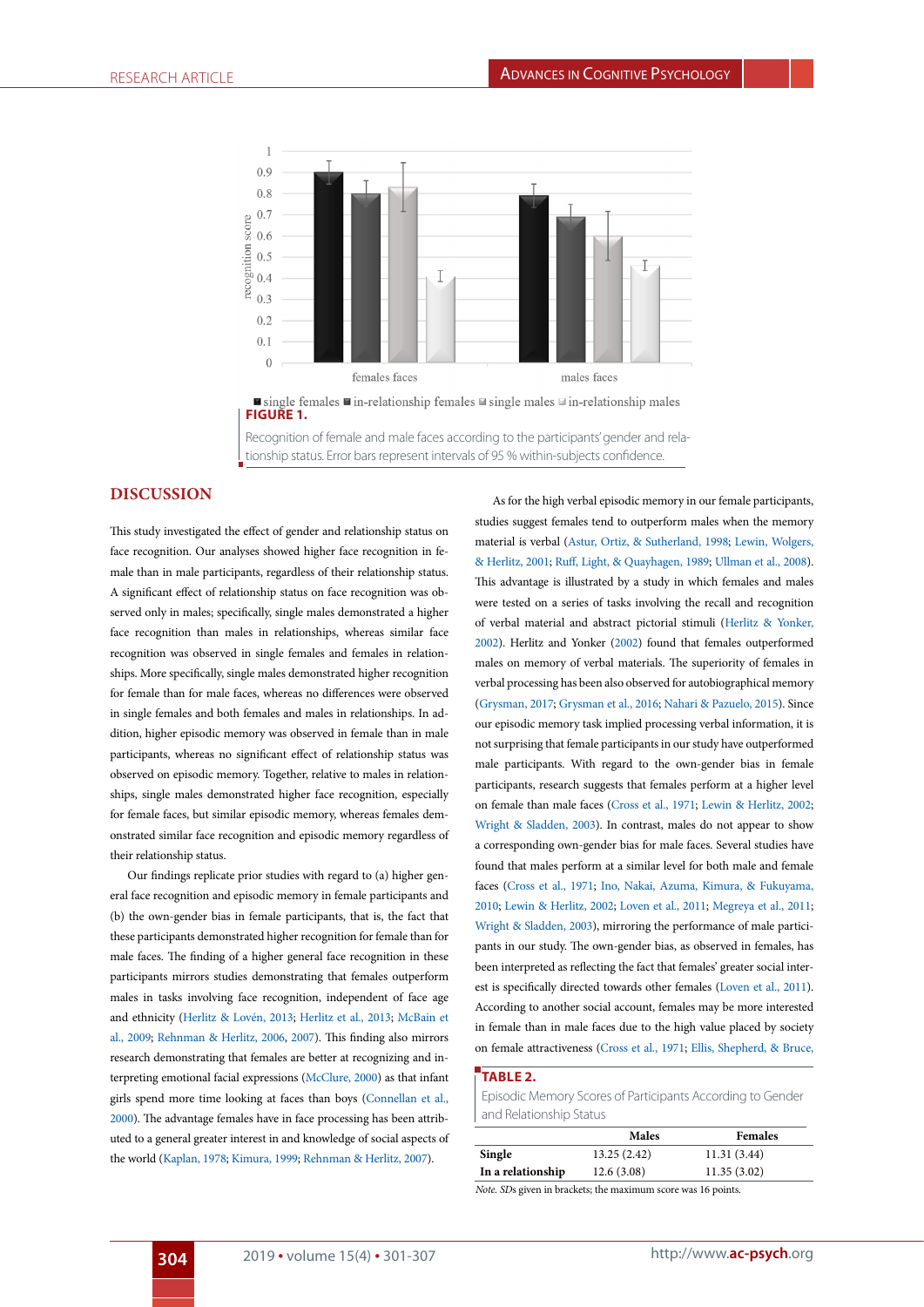[1973\)](#page-6-25). Taken together, our findings replicate previous studies with regard to the higher general face recognition and episodic memory in female participants, as well as with regard to their own-gender bias.

Compared to other investigations of face recognition, the originality of our study lies in the assessment of relationship status. Our findings demonstrate higher face recognition in single females than in single males, as well as in females in relationships than males in relationships. Accordingly, regardless of their relationship status, females seem to outperform males on face recognition. The main finding of our paper was the high face recognition in single male participants, especially for female faces. Female participants, on the other hand, demonstrated similar face recognition regardless of their relationship status or the gender of faces. In our view, single males are specifically motivated by mating opportunity, and thus, tend to pay more attention to features of the opposite gender than single females do. On the other hand, individuals in relationships may benefit from affective and emotional comfort and stability, decreasing their motivation to process physical features of the opposite gender, which may explain why similar face recognition was observed in our female and male participants in relationships.

This suggestion is supported by studies demonstrating that while single individuals increase implicit attention to physically attractive opposite gender targets, individuals in relationships are inattentive to such stimuli [\(Maner et al., 2009;](#page-6-13) [Maner et al., 2008](#page-7-14)). Our assumption is additionally supported by the individuation motivation account ([Hugenberg, Wilson, See, & Young, 2013](#page-6-26)), which states that individuals essentially process faces considered worthy of their attention. More specifically, enhanced motivation triggers selective attention (and deeper processing), which can facilitate face encoding. This model is supported by research demonstrating bias toward low processing of female faces when males consider a short-term mating strategy [\(Confer](#page-5-6) [et al., 2010](#page-5-6); [Lu & Chang, 2012](#page-6-15); [Wagstaff et al., 2015\)](#page-7-15). Even though the individuation motivation account does not take into account the effect of relationship status, it does, however, provide support to the assumption that single males are motivated by mating opportunity, resulting in high memory for females faces.

The effect of motivation on face processing in single males can also be interpreted from an evolutionary perspective. According to one evolutionary account, humans possess fundamental social motives shaped by natural selection to produce behaviors that increase reproductive fitness ([Kenrick, Neuberg, Griskevicius, Becker, & Schaller,](#page-6-27) [2010\)](#page-6-27). Interestingly, mate-related motives have been considered as one of fundamental social motives that exert important effects on social behaviors [\(Griskevicius, Cialdini, & Kenrick, 2006;](#page-6-28) [Karremans et al.,](#page-6-11) [2011;](#page-6-11) [Lydon et al., 1999;](#page-6-12) [Maner et al., 2007;](#page-6-14) [Maner et al., 2012](#page-7-13); [Ritter](#page-7-11) [et al., 2010](#page-7-11)). Further, attention is the first step in information processing and in memory, and its evolutionary function is mainly related to information relevant to survival and reproductive goals [\(Dunbar &](#page-6-29) [Barrett, 2007](#page-6-29)), siven the limited attentional capacity and the diverse and complex social information that surrounds us. Hence, this attentional selectivity may result in high processing of female faces in single males. Single females, on the other hand, do not seem to demonstrate such an attentional bias, probably due to their enhanced overall memory for faces. That is, they process faces faster and more efficiently than males [\(Bowles et al., 2009](#page-5-3); [Godard & Fiori, 2010,](#page-6-6) [2012](#page-6-7); [Megreya](#page-7-9) [et al., 2011](#page-7-9); [Sommer et al., 2013](#page-7-0)), or they simply do not seek mating opportunities as much as males do.

One limitation of our study is the small sample size, which increases the risk of Type II statistical errors. Another is that we did not consider the duration of the relationship status of our participants. Future studies should take into account the duration of relationship as individuals in recently established relationships or those in open relationships may have high mating motivation, and thus, may demonstrate high face recognition. Another suggestion for future research is to explore face recognition according to sexual orientation, as single homosexual individuals may demonstrate higher face recognition for the same rather than for the opposite gender. Finally, it would be of interest to take response time into account, as this variable may provide better insight into participants' performance. This issue is important because accuracy measures may not reflect attentional processes by themselves. By addressing these limitations, future research may provide a comprehensive picture of the effect of relationship status on face recognition. Regardless of its potential limitations, this study shows, for the first time, that relationship status does impact face recognition and not episodic memory in general.

#### **REFERENCES**

- <span id="page-5-7"></span>Astur, R. S., Ortiz, M. L., & Sutherland, R. J. (1998). A characterization of performance by men and women in a virtual Morris water task: a large and reliable sex difference. *Behavioural Brain Research, 93*, 185–190. doi: 10.1016/S0166-4328(98)00019-9
- <span id="page-5-3"></span>Bowles, D. C., McKone, E., Dawel, A., Duchaine, B., Palermo, R., Schmalzl, L., . . . Yovel, G. (2009). Diagnosing prosopagnosia: effects of ageing, sex, and participant-stimulus ethnic match on the Cambridge Face Memory Test and Cambridge Face Perception Test. *Cognitive Neuropsychology, 26*, 423–455. doi: 10.1080/02643290903343149
- <span id="page-5-0"></span>Caplan, P. J., Crawford, M., Hyde, J. S., & Richardson, J. T. E. (1997). *Sex differences in human cognition.* New York, NY: Oxford University Press.
- <span id="page-5-6"></span>Confer, J. C., Perilloux, C., & Buss, D. M. (2010). More than just a pretty face: Men's priority shifts toward bodily attractiveness in short-term versus long-term mating contexts. *Evolution and Human Behavior, 31*, 348–353. doi: 10.1016/j.evolhumbehav.2010.04.002
- <span id="page-5-4"></span>Connellan, J., Baron-Cohen, S., Wheelwright, S., Batki, A., & Ahluwalia, J. (2000). Sex differences in human neonatal social perception. *Infant Behavior and Development, 23*, 113–118. doi: 10.1016/S0163-6383(00)00032-1
- <span id="page-5-2"></span>Conway, M. A. (2005). Memory and the self. *Journal of Memory and Language, 53*, 594–628. doi: 10.1016/j.jml.2005.08.005
- <span id="page-5-1"></span>Cornoldi, C., & Vecchi, T. (2004). *Visuo-spatial working memory and individual differences.* New York, NY: Psychology Press.
- <span id="page-5-5"></span>Cross, J. F., Cross, J., & Daly, J. (1971). Sex, race, age, and beauty as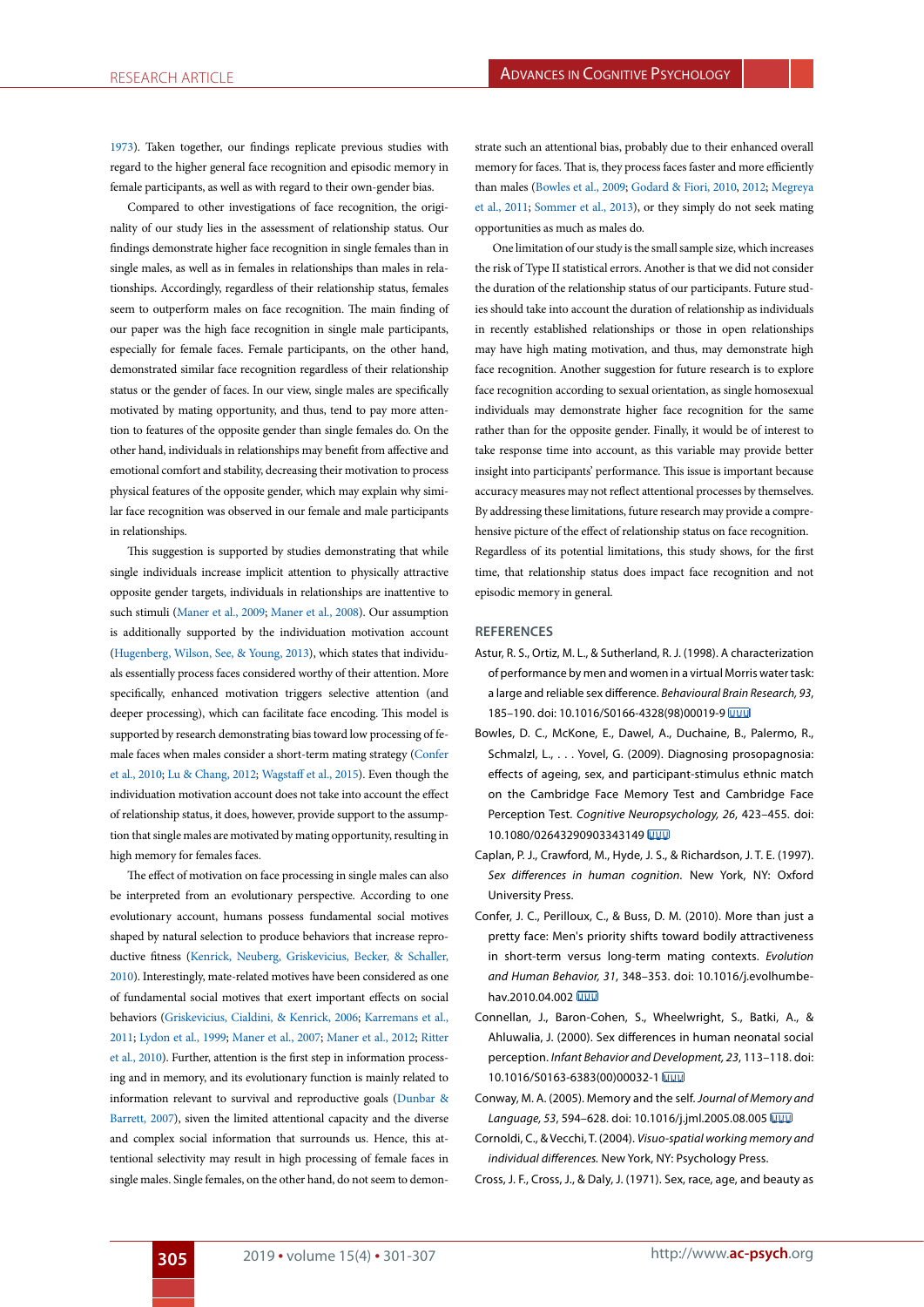factors in recognition of faces. *Perception and Psychophysics, 10*, 393–396. doi: 10.3758/bf03210319

- <span id="page-6-29"></span>Dunbar, R. I. M., & Barrett, L. (2007). *Oxford handbook of evolutionary psychology.* Oxford, England: Oxford University Press.
- <span id="page-6-18"></span>Ebner, N. C., Riediger, M., & Lindenberger, U. (2010). FACES--a database of facial expressions in young, middle-aged, and older women and men: development and validation. *Behavior Research Methods, 42*, 351–362. doi: 10.3758/BRM.42.1.351
- <span id="page-6-19"></span>El Haj, M., Antoine, P., & Nandrino, J. L. (2016). More emotional facial expressions during episodic than during semantic autobiographical retrieval. *Cognitive, Affective & Behavioral Neuroscience, 16*, 374–381. doi: 10.3758/s13415-015-0397-9
- <span id="page-6-20"></span>El Haj, M., Fasotti, L., & Allain, P. (2015). Destination memory for emotional information in older adults. *Experimental Aging Research, 41*, 204–219. doi: 10.1080/0361073X.2015.1001658
- <span id="page-6-21"></span>El Haj, M., Raffard, S., Antoine, P., & Gely-Nargeot, M. C. (2015). Emotion and destination memory in Alzheimer's disease. *Current Alzheimer Research, 12*, 796–801.
- <span id="page-6-25"></span>Ellis, H., Shepherd, J., & Bruce, A. (1973). The effects of age and sex upon adolescents' recognition of faces. *The Journal of Genetic Psychology, 123*, 173–174. doi: 10.1080/00221325.1973.10533202
- <span id="page-6-6"></span>Godard, O., & Fiori, N. (2010). Sex differences in face processing: Are women less lateralized and faster than men? *Brain and Cognition, 73*, 167–175. doi: 10.1016/j.bandc.2010.04.008
- <span id="page-6-7"></span>Godard, O., & Fiori, N. (2012). Sex and hemispheric differences in facial invariants extraction. *Laterality, 17*, 202–216. doi: 10.1080/1357650X.2011.556641
- <span id="page-6-17"></span>Golby, A. J., Gabrieli, J. D., Chiao, J. Y., & Eberhardt, J. L. (2001). Differential responses in the fusiform region to same-race and other-race faces. *Nature Neuroscience, 4*, 845–850. doi: 10.1038/90565
- <span id="page-6-28"></span>Griskevicius, V., Cialdini, R. B., & Kenrick, D. T. (2006). Peacocks, Picasso, and parental investment: The effects of romantic motives on creativity. *Journal of Personality and Social Psychology, 91*, 63–76. doi: 10.1037/0022-3514.91.1.63
- <span id="page-6-16"></span>Grober, E., & Buschke, H. (1987). Genuine memory deficits in dementia. *Developmental Neuropsychology, 3*, 13–36. doi: 10.1080/87565648709540361
- <span id="page-6-2"></span>Grysman, A. (2017). Gender differences in episodic encoding of autobiographical memory. *Journal of Applied Research in Memory and Cognition, 6,* 51–59. doi: 10.1016/j.jarmac.2016.07.012
- <span id="page-6-3"></span>Grysman, A., Merrill, N., & Fivush, R. (2016). Emotion, gender, and gender typical identity in autobiographical memory. *Memory, 25*, 289–297. doi: 10.1080/09658211.2016.1168847
- <span id="page-6-0"></span>Halpern, D. F. (2000). *Sex differences in cognitive abilities* (3rd ed.). Mahwah, NJ: Lawrence Erlbaum Associates Inc.
- <span id="page-6-4"></span>Herlitz, A., & Lovén, J. (2013). Sex differences and the own-gender bias in face recognition: A meta-analytic review. *Visual Cognition, 21*, 1306–1336. doi: 10.1080/13506285.2013.823140
- <span id="page-6-5"></span>Herlitz, A., Reuterskiold, L., Loven, J., Thilers, P. P., & Rehnman,

J. (2013). Cognitive sex differences are not magnified as a function of age, sex hormones, or puberty development during early adolescence. *Developmental Neuropsychology, 38*, 167–179. doi: 10.1080/87565641.2012.759580

- <span id="page-6-23"></span>Herlitz, A., & Yonker, J. E. (2002). Sex differences in episodic memory: The influence of intelligence. *Journal of Clinical and Experimental Neuropsychology, 24*, 107–114. doi: 10.1076/ icen.24.1.107.970
- <span id="page-6-26"></span>Hugenberg, K., Wilson, J. P., See, P. E., & Young, S. G. (2013). Towards a synthetic model of own group biases in face memory. *Visual Cognition, 21*, 1392–1417. doi: 10.1080/13506285.2013.821429
- <span id="page-6-24"></span>Ino, T., Nakai, R., Azuma, T., Kimura, T., & Fukuyama, H. (2010). Gender differences in brain activation during encoding and recognition of male and female faces. *Brain Imaging Behavior, 4*, 55–67. doi: 10.1007/s11682-009-9085-0
- <span id="page-6-9"></span>Kaplan, H. B. (1978). Sex differences in social interest. *Journal of Individual Psychology, 34*, 206–209.
- <span id="page-6-11"></span>Karremans, J. C., Dotsch, R., & Corneille, O. (2011). Romantic relationship status biases memory of faces of attractive opposite-sex others: evidence from a reverse-correlation paradigm. *Cognition, 121*, 422–426. doi: 10.1016/j.cognition.2011.07.008
- <span id="page-6-27"></span>Kenrick, D. T., Neuberg, S. L., Griskevicius, V., Becker, D. V., & Schaller, M. (2010). Goal-driven cognition and functional behavior: The fundamental-motives framework. *Current Directions in Psychological Science, 19*, 63–67. doi: 10.1177/0963721409359281

<span id="page-6-1"></span>Kimura, D. (1999). *Sex and cognition*. Cambridge, MA: MIT Press.

- <span id="page-6-8"></span>Lewin, C., & Herlitz, A. (2002). Sex differences in face recognition- -women's faces make the difference. *Brain and Cognition, 50*, 121–128. doi: 10.1016/S0278-2626(02)00016-7
- <span id="page-6-22"></span>Lewin, C., Wolgers, G., & Herlitz, A. (2001). Sex differences favoring women in verbal but not in visuospatial episodic memory. *Neuropsychology, 15*, 165–173. doi: 10.1037/0894- 4105.15.2.165
- <span id="page-6-10"></span>Loven, J., Herlitz, A., & Rehnman, J. (2011). Women's own-gender bias in face recognition memory. *Experimental Psychology, 58*, 333–340. doi: 10.1027/1618-3169/a000100
- <span id="page-6-15"></span>Lu, H. J., & Chang, L. (2012). Automatic attention towards face or body as a function of mating motivation. *Evolutionary Psychology, 10,* 120–135. doi: 10.1177/147470491201000113
- <span id="page-6-12"></span>Lydon, J. E., Meana, M., Sepinwall, D., Richards, N., & Mayman, S. (1999). The commitment calibration hypothesis: When do people devalue attractive alternatives? *Personality and Social Psychology Bulletin, 25*, 152–161. doi: 10.1177/0146167299025002002
- <span id="page-6-13"></span>Maner, J. K., Gailliot, M. T., & Miller, S. L. (2009). The implicit cognition of relationship maintenance: Inattention to attractive alternatives. *Journal of Experimental Social Psychology, 45*, 174–179. doi: 10.1016/j.jesp.2008.08.002
- <span id="page-6-14"></span>Maner, J. K., Gailliot, M. T., Rouby, D. A., & Miller, S. L. (2007). Can't take my eyes off you: Attentional adhesion to mates and rivals. *Journal of Personality and Social Psychology, 93*, 389–401. doi: